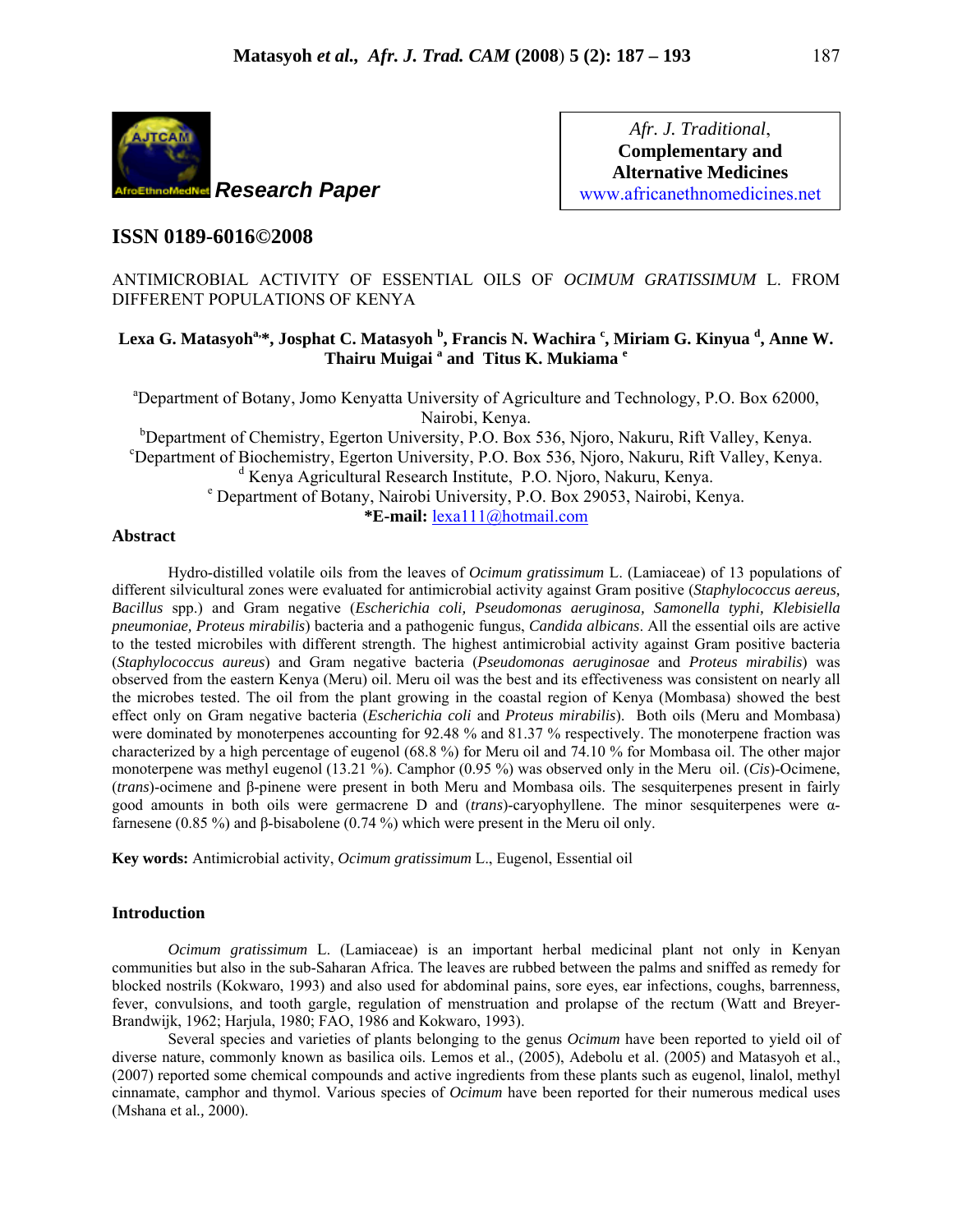The present work reports the antimicrobial activity of the essential oil of *Ocimum gratissimum* L., and the chemical composition of the essential oils of the most active antimicrobial populations growing in different parts of Kenya.

## **Materials and Methods Plant material**

The leaves of *O. gratissimum* L. were collected from wild populations during the pre flowering season in August, 2005 from 13 districts of Kenya. Voucher specimens (voucher No. 805LG) were deposited at the Department of Botany, Egerton University.

## **Essential oil distillation**

Fresh leaves were subjected to hydro-distillation in a modified Clevenger-type apparatus for at least 4 hrs according to the British pharmacopoeia. The essential oil (EO) was obtained in a yield of w/w after drying over anhydrous sodium sulphate (Na<sub>2</sub>SO<sub>4</sub>). The oil was stored in a sealed glass vial (Bijoux bottle) at 4 °C.

### **Antimicrobial screening**

The micro-organisms used were *Staphylococcus aureus* ATCC25923, *Pseudomonas aeruginosaea* ATCC 27853, *Escherichia coli* ATCC 25922 and clinical isolates: *Salmonella typhi, Klebsiella pneumoniae*, *Proteus mirabilis, Bacillus* spp. and *Candida albicans*. The agar disc diffusion method was employed for the screening of antimicrobial activities of the EO according to the National Committee of Clinical Laboratory Standards (NCCLS, 1999). The test was performed in sterile Petri-dishes (90 mm diameter) containing solid and sterile Mueller-Hinton agar (MHA) medium for the growth of bacteria and Sabouraud dextrose agar (SDA) for the growth of fungi. The oils absorbed on sterile paper discs (10 µl per Whatman disc of 6 mm diameter) were placed on the surface of the media previously inoculated with 0.1 ml of microbial suspension (1 µg per Petri-dish). The microbial suspension, freshly grown in Nutrient Broth was standardized to a cell density of  $1.5 \times 10^8$  (Mc Farland No. 0.5). The positive antibacterial and antifungal activities were established by the presence of measurable zones of inhibition after 24 hrs of incubation at 37°C. Chloramphenical and Nystatin were used as antibiotic and antifungal references respectively. All tests were performed in duplicate.

## **GC, GC-MS Analysis**

Gas chromatographic (GC), and GC-Mass spectrometry (MS) was carried out on Mombasa and Meru oils only. Gas chromatographic (GC) analyses of essential oils diluted in methyl tert-butyl ether (MTBE) were performed on an Agilent GC-MSD apparatus equipped with an Rtx-5SIL MS ( 'Restek') (30 m x0.25 mm i.d., 0.25 µm film thickness) fused-silica capillary column. Helium (at 0.8 ml/min) was used as a carrier gas. Samples were injected in the split mode at a ratio of  $1:10 - 1:100$ . The injector was kept at 250 °C and the transfer line at 280 °C. The column was maintained at 50 °C for 2 min and then programmed to 260 °C at 5 °C / min and held for 10 min at 260 °C. The MS was operated in the EI mode at 70 eV, in m/z range 42-350. The identification of the compounds was performed by comparing their retention indices and mass spectra with those reported (Adams, 1995) and supplemented by Wiley and Quadlib 1607 GC-MS libraries.

## **Minimum inhibitory concentration (MIC)**

Serial dilutions of the EO were done using 10 % TWEEN 80 in distilled sterile water. Water was used as a control. The MIC was considered the lowest concentration of the sample that no visible growth was observed. Visible growth (the positive antibacterial and antifungal activities) was established by the presence of measurable zones of inhibition after 24 hrs of incubation at 37 °C.

## **Results**

# **Essential oil distillation**

The percentage yields  $(w/w)$  of the EOs obtained from the 13 populations is shown in Table 1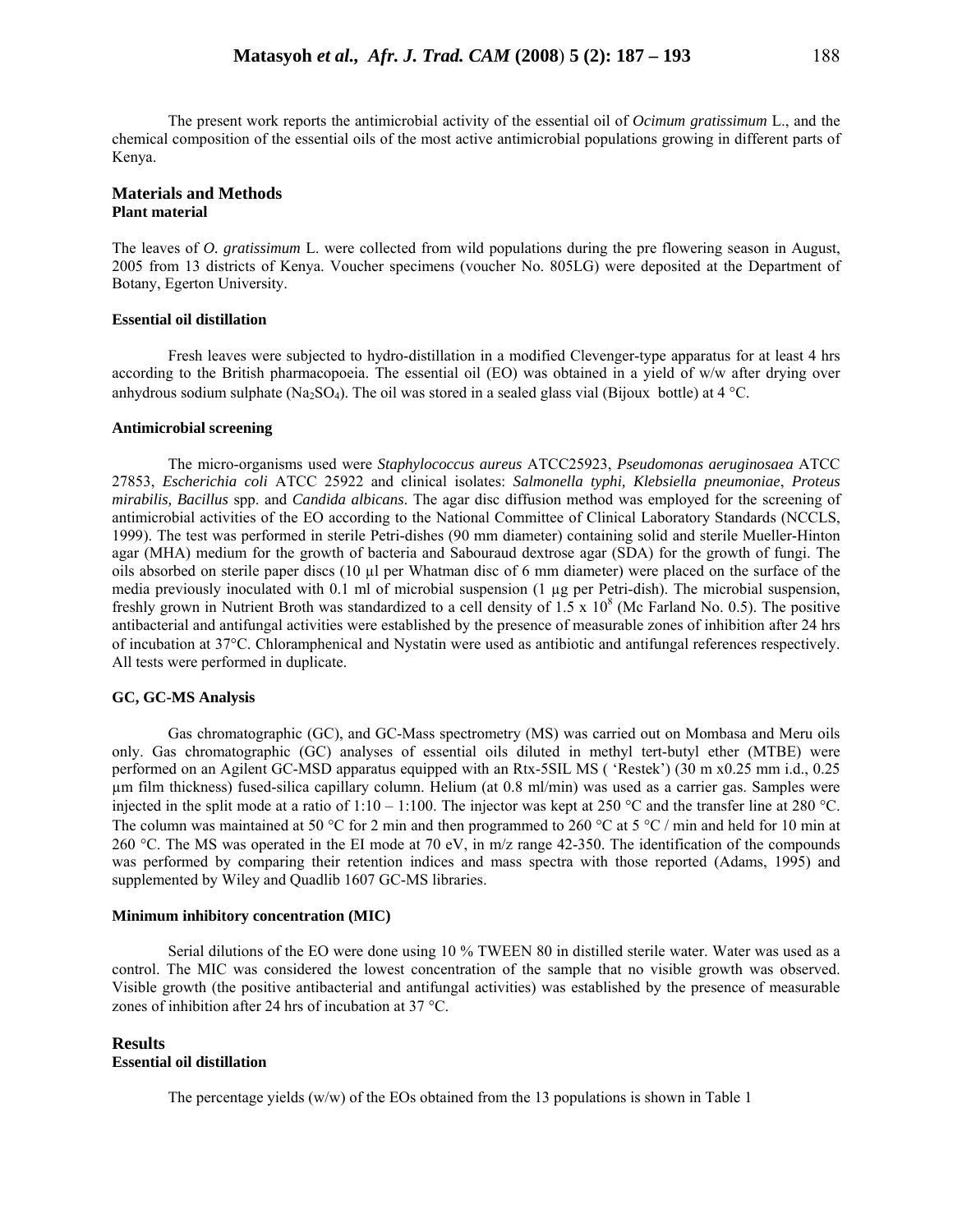| Population     |               | % yield weight/weight |  |  |  |  |  |
|----------------|---------------|-----------------------|--|--|--|--|--|
|                | Njoro I       | 0.78                  |  |  |  |  |  |
| $\overline{2}$ | Njoro II      | 0.12                  |  |  |  |  |  |
| 3              | Mill House II | 0.79                  |  |  |  |  |  |
| $\overline{4}$ | Kericho       | 0.21                  |  |  |  |  |  |
| 5              | Mill House I  | 0.83                  |  |  |  |  |  |
| 6              | Kabarnet      | 0.16                  |  |  |  |  |  |
| $\overline{7}$ | Meru          | 0.49                  |  |  |  |  |  |
| 8              | Kakamega      | 0.40                  |  |  |  |  |  |
| 9              | Thika         | 0.52                  |  |  |  |  |  |
| 10             | Taita taveta  | 0.74                  |  |  |  |  |  |
| 11             | Mombasa       | 1.40                  |  |  |  |  |  |
| 12             | Kisumu        | 1.24                  |  |  |  |  |  |
| 13             | Nyeri         | 0.40                  |  |  |  |  |  |

**Table 1:** Yields of essential oil from *Ocimum gratissimum* L.

#### **Antimicrobial activity**

The EOs were evaluated for antimicrobial activity against pathogenic strains of Gram positive (*Staphylococcus aereus, Bacillus spp*.) and Gram negative (*Escherichia coli, Pseudomonas aeruginosa, Samonella typhi, Klebisiella pneumoniae, Proteus mirabilis*) bacteria and a pathogenic fungus *Candida albicans*. The EOs are active against all the bacterial strains (Table 2) but the effectiveness of the oils is different from one population to another (Table 3). The reference antibiotic showed no activity in the three Gram negative bacteria among the five tested. It showed significant activity only on *E. coli* and *K. pneumoniae* (Table 2).

The EOs showed significant activity on all the Gram negative bacteria including those (*Pseudomonas aeruginosa, Samonella typhi,* and *Proteus mirabilis*) with resistance to reference antibiotic.

### **Chemical composition of the essential oils**

As shown in Table 4, constituents in the sample from Eastern Kenya (Meru) and the coastal region of Kenya (Mombasa) were identified by GC-MS analysis. The oil was dominated by eugenol, which accounted for 68.81 % (Meru) and 74.10 % (Mombasa) respectively. Methyl eugenol (13.21%) was found only in the sample from Meru.

## **Minimum inhibitory concentration (MIC)**

The minimum inhibition concentration tested on the Eastern Kenya oil (Meru) showed that dilution of the EO affected its activity on some microbes (Matasyoh et al., 2007). That is, the activity of the oil varied with its concentration and kind of bacteria being treated. There was also a marked antifungal activity against *Candida albicans.* This antifungal activity seems not to be affected by the dilution of the oil*.* Among the Gram negative bacteria, the oil was very active against *E. coli*. The activity response to *E. coli* was more or less the same at (75  $\times 10^2$  µg) as that of chloramphenicol (30 µg). The minimum inhibition concentration (MIC) for the oil was greater than that of reference antibiotic.

The MIC of oil ranged from 107 to 750 mg/ml for Gram negative bacteria and 93.7 to 150 mg/ml for Gram positive bacteria. The MIC of oil for the fungus *C. albicans* was 50 mg/ml. The MIC of chloramphenical ranged from 22.5 to 31.3 mg/ml for both Gram negative and Gram positive microbes.

### **Discussion**

The EO percentage yield of leaves from different population ranged from 0.16 -1.40 % weight/weight (w/w) Table 1. It was observed that the thicker and more velvet the leaves felt, the less percentage oil yield.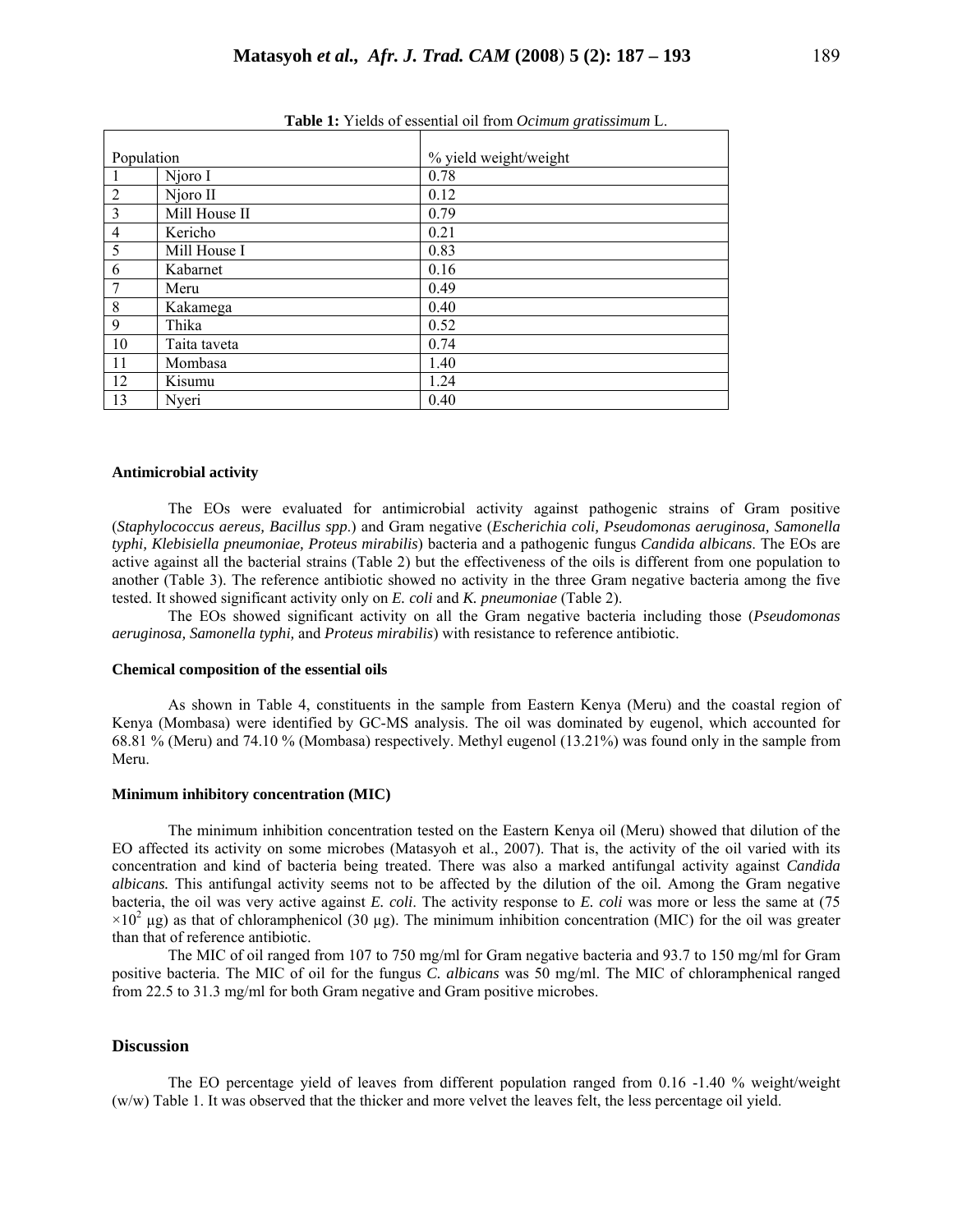| Micro                                              |                        |                |                |                |                |                |                |                |                |                |                |                |                |                |
|----------------------------------------------------|------------------------|----------------|----------------|----------------|----------------|----------------|----------------|----------------|----------------|----------------|----------------|----------------|----------------|----------------|
| organism                                           | <b>INHIBITION ZONE</b> |                |                |                |                |                |                |                |                |                |                |                |                |                |
|                                                    | $\mathbf A$            | B              | $\overline{C}$ | $\mathbf D$    | E              | $\mathbf F$    | ${\bf G}$      | $\mathbf H$    | $\bf{I}$       | $\bf J$        | $\mathbf K$    | L              | M              | ${\bf N}$      |
| Gram<br>positive                                   |                        |                |                |                |                |                |                |                |                |                |                |                |                |                |
| Staphylococc<br>us aureus<br>ATCC25923             | $20.0 + 0$             | $20.0 + 0$     | $13.5 \pm 0.7$ | $20.0 + 0$     | $15.0 \pm 0$   | $21.0 \pm 1.4$ | $26.6 \pm 5.7$ | $22.0 \pm 4.0$ | $25.3 \pm 1.2$ | $19.3 \pm 1.2$ | $25.3 \pm 4.6$ | $15.0 \pm 1.4$ | $15.0 \pm 1.4$ | $24.5 \pm 0.7$ |
| <b>Bacillus</b><br>spp.<br>(Clinical<br>isolate)   | $21.0 \pm 1.4$         | $20.5 \pm 0.7$ | $16.0 \pm 1.4$ | $22.0 \pm 0$   | $16.5 \pm 0.7$ | $25.0 \pm 1.4$ | $22.3 \pm 1.5$ | $17.3 \pm 2.5$ | $21.7 \pm 1.5$ | $16.7 \pm 1.2$ | $21.7 \pm 1.5$ | $18.3 \pm 2.5$ | $19.0 \pm 1.7$ | $30.0 + 0$     |
| Gram<br>negative                                   |                        |                |                |                |                |                |                |                |                |                |                |                |                |                |
| Escherichia<br>coli<br>ATCC25922                   | $14.0 \pm 0$           | $14.0 + 0$     | $10.5 \pm 0.7$ | $18.5 \pm 0.7$ | $10.5 \pm 0.7$ | $18.5 \pm 0.7$ | $21.7 \pm 2.1$ | $14.3 \pm 0.6$ | $21.7 \pm 5.0$ | $16.3 \pm 4.9$ | $19.3 \pm 3.8$ | $24.0 \pm 0$   | $25.0 \pm 1.4$ | $32.5 \pm 2.5$ |
| Pseudomonas<br>aeruginosae<br>ATCC27853            | $\overline{R}$         | $8.0 + 0$      | $\mathbf R$    | $7.5 \pm 0.7$  | $\mathbf R$    | $8.0 \pm 1.4$  | $9.0 \pm 2.6$  | $9.0 + 0$      | $8.0 \pm 1.7$  | $7.0 \pm 0$    | $9.3 \pm 3.2$  | $7.6 \pm 0.6$  | $7.3 \pm 0.6$  | $\mathbf R$    |
| Klebsiella<br>pneumoniae<br>(Clinical)<br>isolate) | $12.0 \pm 0$           | $11.5 \pm 0.7$ | $9.0 \pm 1.4$  | $13.5 \pm 0.7$ | $9.0 \pm 1.4$  | $14.5 \pm 2.1$ | $18.0 \pm 2.8$ | $12.0 \pm 1.4$ | $15.5 \pm 0.7$ | $13.5 \pm 2.1$ | $25.0 + 4.2$   | $14.0 \pm 3.5$ | $15.0 \pm 2.6$ | $27.3 \pm 1.2$ |
| Proteus<br>mirabilis<br>(Clinical<br>isolate)      | $11.5 \pm 0.7$         | $11.5 \pm 0.7$ | $8.0 \pm 0$    | $15.0 \pm 0$   | $8.5 \pm 0.7$  | $16.0 \pm 2.8$ | $16.0 \pm 1.7$ | $11.3 \pm 0.6$ | $12.7 \pm 2.1$ | $10.3 \pm 1.2$ | $13.0 \pm 1.7$ | $13.3 \pm 1.2$ | $15.3 \pm 2.5$ | $\mathbb{R}$   |
| Salmonella<br>typhi<br>(Clinical<br>isolate)       | $13.5 \pm 0.7$         | $13.5 \pm 0.7$ | $10.5 \pm 0.7$ | $18.0 \pm 2.8$ | $10.0 \pm 0$   | $18.5 \pm 2.1$ | $20.5 \pm 0.7$ | $13.5 \pm 0.7$ | $17.5 \pm 0.7$ | $10.5 \pm 0.7$ | $18.5 \pm 0.7$ | $20.0 \pm 1.7$ | $18.6 \pm 2.3$ | R              |
| Fungi                                              |                        |                |                |                |                |                |                |                |                |                |                |                |                |                |
| Candida<br>albicans<br>(Clinical<br>isolate)       | $\ast$                 | $\ast$         | $\ast$         | $\ast$         | $\ast$         | $\ast$         | $\ast$         | $\ast$         | $\ast$         | $\ast$         | $\ast$         | $\ast$         | $\ast$         | R              |

**Table 2:** Antimicrobial activity of the essential oil of *Ocimum gratissimum* L. from 13 different ecological zones (populations) of Kenya

Key: A=Njoro I; B=Njoro II; C=Mill House II; D=Kericho; E=Mill House I; F=Kabarnet; G=Meru; H=Nyeri; I=Kisumu; J=Kakamega; K=Thika; L=Taita taveta; M=Mombasa; N=Chloramphenical \*The organism was highly susceptible to the plant extract. MIC to be done. Clinical isolate from Kenya Medical Research Institute (KEMRI).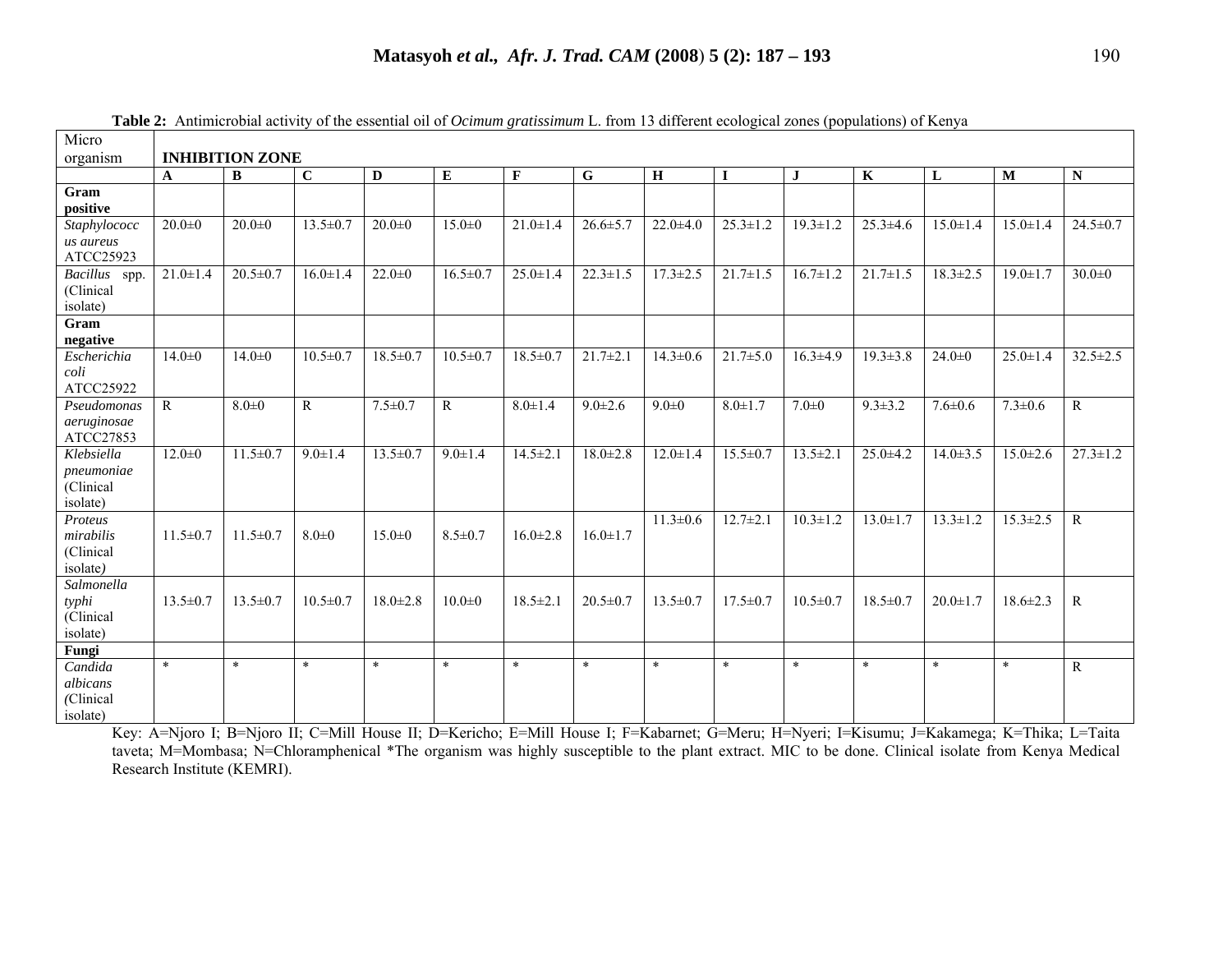|  |  | <b>Table 3:</b> Variation in anti microbial activity among locally collected populations of <i>O. gratissimum</i> L. in Kenya |  |  |  |  |  |  |
|--|--|-------------------------------------------------------------------------------------------------------------------------------|--|--|--|--|--|--|
|--|--|-------------------------------------------------------------------------------------------------------------------------------|--|--|--|--|--|--|

|                 | Inhibition Zone (mm) |               |                    |                     |              |  |              |                     |  |  |
|-----------------|----------------------|---------------|--------------------|---------------------|--------------|--|--------------|---------------------|--|--|
| Population      | E. coli              | K. pneumoniae | S.typhi            | P. aeruginosae      | P. mirabilis |  | S. aureus    | <b>Bacillus</b> spp |  |  |
|                 | $(Gram -ve)$         | $(Gram -ve)$  | (Gram –ve)         | $(Gram -ve)$        | $(Gram -ve)$ |  | $(Gram +ve)$ | $(Gram +ve)$        |  |  |
| Chloramphenical | $32.50a*$            | 28.00a        | 6.00 <sub>h</sub>  | 6.00c               | 6.00f        |  | 24.50a       | 30.00a              |  |  |
| Kabarnet        | 18.50cb              | 14.50cb       | 18.50bdc           | $8.00$ bac          | 16.00a       |  | 21.00ba      | 25.00b              |  |  |
| Kisumu          | 21.00cb              | 15.50cb       | 17.50ed            | 8.50bac             | 13.00bac     |  | 25.00a       | 22.50cb             |  |  |
| Thika           | 18.50cb              | 25.00a        | 18.50bdc           | 10.50a              | 13.50bac     |  | 24.00a       | 22.50cb             |  |  |
| Meru            | 22.00 <sub>b</sub>   | 18.00b        | 20.50ba            | 10.00ba             | 16.50a       |  | 25.00a       | 22.50cb             |  |  |
| Kericho         | 18.50cb              | 13.50cbd      | 18.00dc            | $7.50$ bac          | 15.00ba      |  | $20.00$ bac  | 22.00cb             |  |  |
| Njoro I         | 14.00cd              | 12.00cd       | 13.50f             | 6.00c               | 11.50bcde    |  | $20.00$ bac  | 21.00cd             |  |  |
| Njoro II        | 14.00cd              | 11.50cd       | 13.50f             | 8.00 <sub>bac</sub> | 11.50bcde    |  | $20.00$ bac  | 20.50cd             |  |  |
| Mombasa         | 25.00b               | 16.00cb       | $20.00$ bac        | 8.00bac             | 16.50a       |  | 15.00bc      | 19.50cde            |  |  |
| Taita taveta    | 24.00b               | 15.00cb       | 21.00a             | 8.00 <sub>bac</sub> | 13.00bac     |  | 15.00bc      | 19.50cde            |  |  |
| Nyeri           | 14.00cd              | 12.00cd       | 13.50f             | $7.50$ bac          | 11.50bcde    |  | 22.00ab      | 18.50fde            |  |  |
| Kakamega        | 18.00cb              | 13.5cbd       | 10.50 <sub>g</sub> | 6.50 <sub>bc</sub>  | 11.00cde     |  | $19.00$ bac  | 17.00fe             |  |  |

\*Values in the same column (inhibition zone in mm) followed by the same letter do not differ significantly based on Duncan's multiple Range test (P<0.05)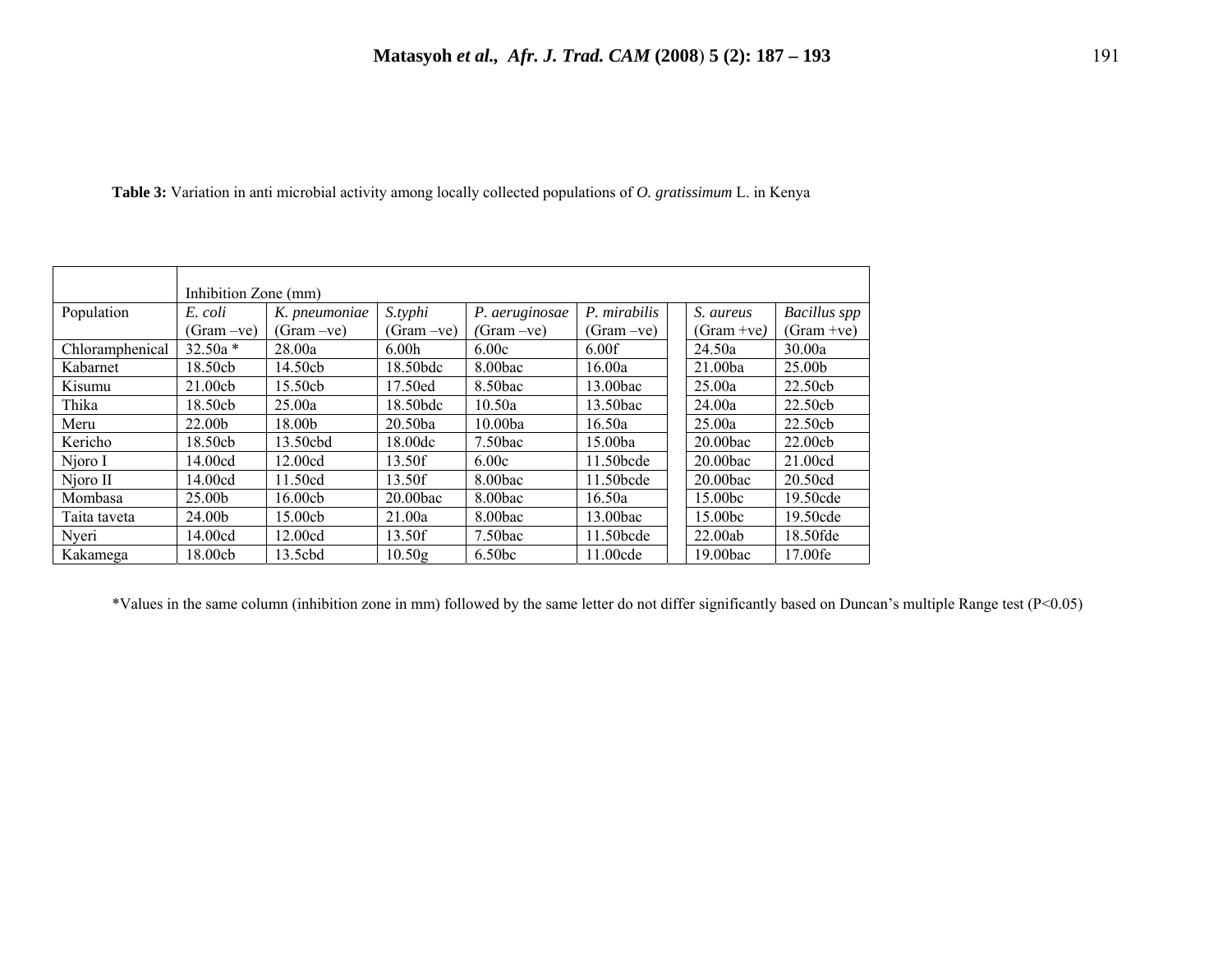| Compound                | KI    | % Concentration |         | Method of identification |  |  |  |  |  |  |
|-------------------------|-------|-----------------|---------|--------------------------|--|--|--|--|--|--|
| Monoterpenes            |       | <i>MERU</i>     | MOMBASA |                          |  |  |  |  |  |  |
| $\beta$ - Pinene        | 978   | 1.10            | 1.27    | RI, GC-MS                |  |  |  |  |  |  |
| cis-Ocimene             | 1037  | 7.47            | 6.00    | RI, GC-MS                |  |  |  |  |  |  |
| trans-Ocimene           | 1050  | 0.94            | 0.00    | RI, GC-MS                |  |  |  |  |  |  |
| Camphor                 | 1143  | 0.95            | 0.00    | RI, GC-MS                |  |  |  |  |  |  |
| Eugenol                 | 1356  | 68.81           | 74.10   | RI, GC-MS                |  |  |  |  |  |  |
| Methyl eugenol          | 1401  | 13.21           | 0.00    | RI, GC-MS                |  |  |  |  |  |  |
| 92.48<br>81.37<br>Total |       |                 |         |                          |  |  |  |  |  |  |
| Sesquiterpenes          |       |                 |         |                          |  |  |  |  |  |  |
| trans-Caryophyllene     | 1430  | 1.69            | 3.70    | RI, GC-MS                |  |  |  |  |  |  |
| Germacrene-D            | 1487  | 4.25            | 8.74    | RI, GC-MS                |  |  |  |  |  |  |
| $\alpha$ - Farnese      | 1504  | 0.85            | 0.00    | RI, GC-MS                |  |  |  |  |  |  |
| $\beta$ - Bisabolene    | 1508  | 0.73            | 0.00    | RI, GC-MS                |  |  |  |  |  |  |
|                         | Total | 100.00          | 93.81   |                          |  |  |  |  |  |  |

**Table 4:** Chemical composition of *Ocimum gratissimum* L. leaf oil

KI – Kovat index

The essential oils from 13 populations of Kenya were found to be active against all the bacteria strains including Gram positive (*Staphylococcus aureus* and *Bacillus spp*.) and Gram negative (*Escherichia coli, Pseudomonas aeruginosae*, *Salmonella typhi*, *Klebsiella pneumoniae* and *Proteus mirabilis*) bacteria (Tables 2 and 3). It also showed a marked antifungal activity against *Candida albicans*. The essential oils were more effective on all the microbes tested simlar to chloramphenical (Table 2), which showed resistance to the Gram negative bacteria (*Pseudomonas aeruginosae, Proteus mirabilis* and *Salmonella typhi).* It was also observed that the oils from some populations were more effective on some microbes than from the others. For instance, Meru oil and Thika oil showed greater inhibition zones on *Staphylococcus aureus* than those from the other populations (Table 2). Similarly, Kabarnet EO was more effective against *Bacillus spp* than the oils of the other remaining populations (Tables 2 and 3). Meru, Taita Taveta and Mombasa oils presented good activity against Gram negative bacteria (*Escherichia coli* and *Salmonella typhi)* and moderate activity on *Pseudomonas aeruginosae, Klebsiella pneumoniae* and *Proteus mirabilis* (Tables 2 and 3). The essential oils from Njoro I, and Njoro II, (all these are areas in one geographical region) showed less activity on almost all the microbes (Table 3).

The concentration of the oil were generally in the range of 100 times or more than the standard antibiotic (Chloramphenical), the essential oils were more effective than thestandard antibiotic in view of the content of the active ingredient in the mixture of the oils. The essential oils from all the populations showed activity on both Gram negative and Gram positive bacteria in addition to the fungi (*Candida albicans*) as shown by their inhibition zones (Table 2). The difference in activity of the essential oils from the different populations could be attributed to variation of the chemical composition of the essential oil of *O. gratissimum* according to geographical distribution (Lemos et al., 2005).

The analysis of the essential oils from the Eastern region (Meru) and coastal region (Mombasa) of Kenya by GC-MS revealed a major compound (68.8 %) and (74.1 %) respectively with a Kovat's index of 1356 (Table 4). Eugenol was the major compound present in the essential oil of this plant. The compound which was identified as eugenol has been reported to present antimicrobial (Nakamura et al. 1999; Iwalokun et al. 2003; Lemos et al. 2005; Matasyoh et al., 2007), insecticidal (Chavan and Nikam, 1982), antihelminthic (Pessoa *et al.* 2002) and nematicidal (Chatterje et al. 1982) properties. Thus, eugenol is responsible for the activity of the essential oil of this plant.

Different geographical locations have shown different chemical percentages and chemical compositions of this plant. Other reports have shown chemical composition percentages similar or higher than ours (Lemos et al., 2005) with eugenol (57.82 %) followed by α-bisabolene (17.19 %) and thymol (9.8 %); (Iwalokun et al., 2001) with essential oil obtained from the seeds of *O. gratissimum* containing thymol and eugenol in amounts ranging from 32 % to 65 %; (Nakamura et al., 1999) reported eugenol (67 %) as a major component ; (Keita et al., 2000) reported thymol (46 %) p-cymeme (12 %) and γ-terpene + trans-sabiene hydrate (17 %) for *O. gratissimum* in the Republic of Guinea.

The MIC (Matasyoh et al., 2007) which was done on the EO from Eastern Kenya (Meru) only, showed very good activity and the results were comparable or sometimes better than standard antibiotic.

Meru EO gave the best consistent results in their effectiveness as compared to the other 12 remaining populations (Table 3). Even though the MIC for the Meru oil is greater than that of the standard reference antibiotic,